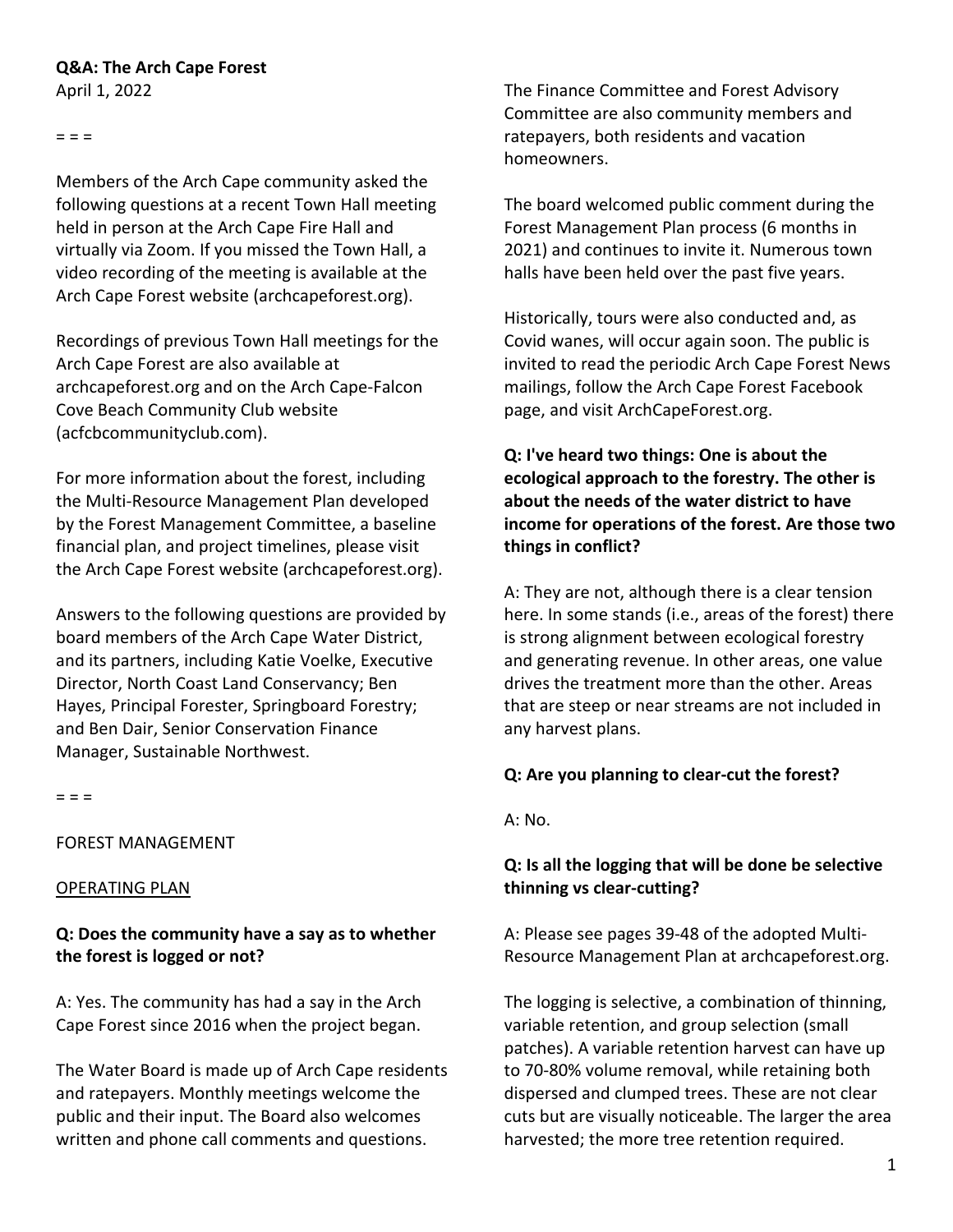During storms, trees will also blow down in some of these areas, which is a natural part of how forests mature. Many of the forests currently on the Arch Cape Forest are unnatural, meaning they were planted by humans and are unnaturally dense, even-aged forests with little to no species diversity.

These harvests are intended to increase species diversity, create forests with multiple ages of trees, and improve the long-term ecological resilience (ability to recover from disturbance) of the forest.

# **Q: Even if it isn't "clear-cutting," when you remove 62% of this forest, it will cause a rise in CO2 and dry out and heat up our remaining forest which will increase our wildfire risk. What are you planning on doing to counteract that?**

A: There is no plan to remove 62% of the forest. Over the next 50 years, an estimated 62% of the forest would receive some type of treatment, which could include thinning, group tree selection, or variable retention harvests.

In the near term, this will both decrease the amount of carbon stored in the forest and cause some small stands to retain less moisture.

Over the long term, these treatments are designed, and have been shown through numerous studies, to increase forest health and resilience and to improve water quality and quantity.

There are certainly near-term tradeoffs when we are looking at developing a healthy, diverse and old forest over the next century.

# **Q: If these "cuts" are only meant to benefit the forest, why not do much smaller, slower cuts?**

A: The cuts that have been proposed are smaller, less frequent cuts.

The current harvests are intended to generate revenue and to improve forest health. Harvests solely intended for forest health would be smaller but would still occur "up front" to increase the

financial feasibility and decrease the cost of treatment.

It is difficult, if not impossible, to attract contractors if a treatment is too small.

# **Q: Is the plan to do two years of logging and then not touch the forest for 25 years?**

A: The plan is to do both forest reconstruction for resiliency and some timber harvest during 2023- 2026. Then, stewardship activities, repairs and maintenance, primarily of necessary roads and drainage, for about 20-25 years, if sufficient funding is available for such maintenance costs. These activities would include pre-commercial thinning of trees that are 12-15 years old.

### **Q: Is it true that 62 percent of forest will be lost?**

A: No. Sixty-two percent of the forest has been considered for some type of management over the first 50 years. This could include anything from thinning to group selection or variable retention harvests.

There are no clear cuts planned, although variable retention harvests can be visually arresting for a few years. Over the long term, they accelerate the creation of old-forest characteristics and function.

### **Q: How much of the 1,500-acre forest is actually able to be logged?**

A: Industrial owners would log most of the 1,500 acres, down to minimum stream buffers required under the Oregon Forest Practices Act.

The Multi-Resource Management Planning process has identified just over one-third of the property as too steep or too close to streams to do any logging operations on, leaving approximately 1,000 acres where logging could theoretically occur over the next 50 years.

#### **Q: Is the plan for logging to start in 2023?**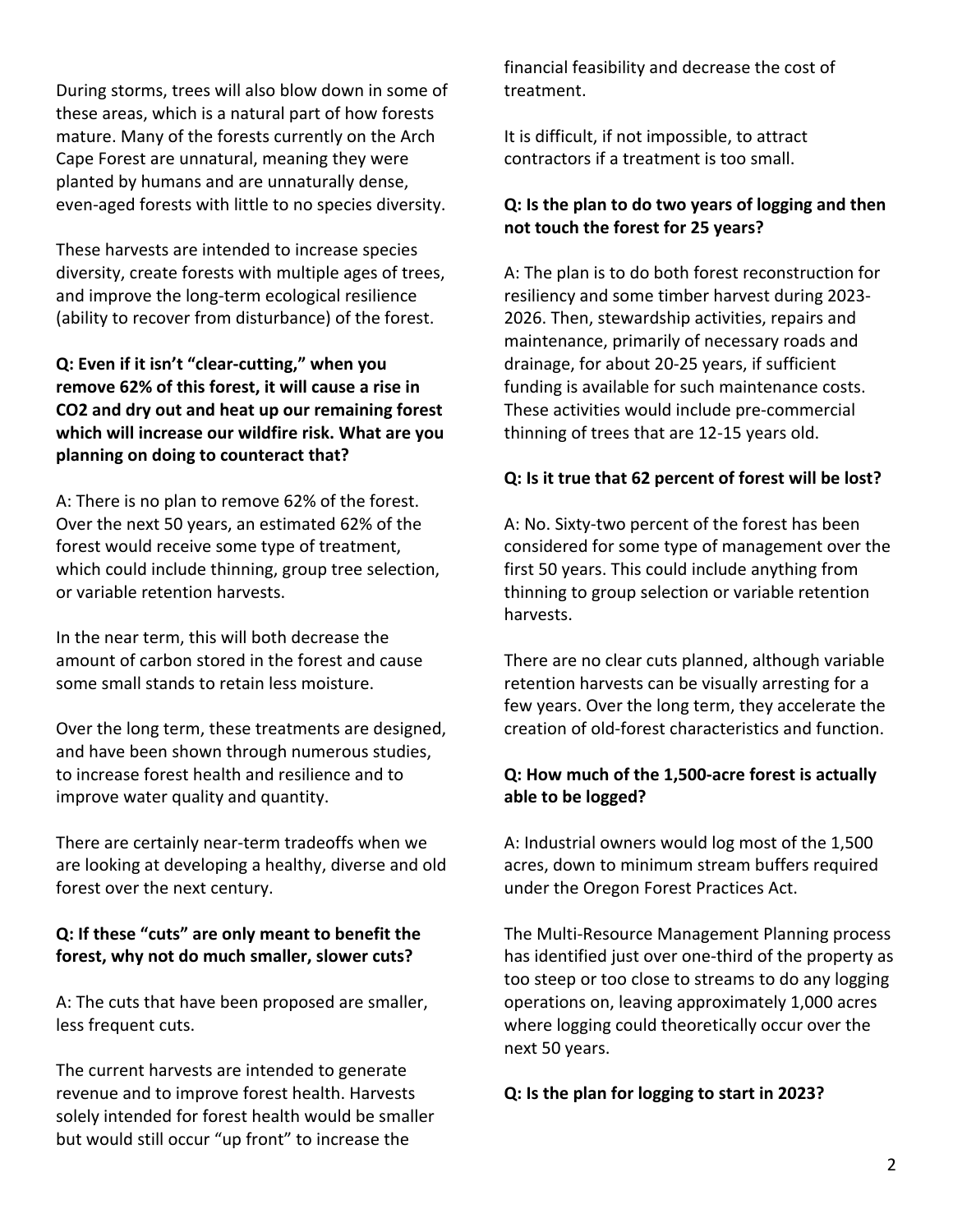A: Planned 2023 operations include selective logging, a combination of thinning, variable retention, and group selection (small patches) on less than 150 acres. Thinning of a 12- to 14-yearold replanted stand will also occur to improve forest health.

The acreage includes all of the near-term logging proposed in the financial plan.

# **Q: How much of the logging is resiliency logging? (Define "resiliency" logging)**

A: Resiliency logging is designed to increase landscape-scale resilience. However, if there was no need to generate revenue, these harvests would be scaled back. Further analysis would be needed to determine the exact amount that would still occur, but a rough estimate is 40-60% of the presently planned operations are primarily for resilience.

This will be determined as operational plans are developed later this year. Please see pages 26-27 of the adopted draft Multi-Resource Management Plan at the Arch Cape Forest website (archcapeforest.org).

### **Q: What proportion of funds that we'll get from selling those logs will be going right back into our infrastructure, our management staff, the people that are running and managing the forest?**

A: One hundred percent of any net revenue from Forest operations are to be reserved for Forest stewardship.

Roughly 30-50% of sale revenue goes back into infrastructure, management costs, and revenue to be used by the Water District. However, this is highly dependent on current log prices and logging costs (log prices are highly variable).

**Q: Is there an opportunity to use ARPA funds to cover the significant cost of decommissioning as many roads in the forest as you could reasonably do in order to lower the overall annual maintenance costs?**

A: Yes, that is currently planned. The Water District will also apply for grants in the future to continue decommissioning.

**Q: What assurances, as taxpayers, do we have? Maybe in the form of a rate height cap, that would ensure our rate stability? How can we be assured that five years down the road our rates won't double or triple?**

A: Oregon statutes provide for the public preparation of the annual budgets of domestic water supply districts by a Budget Committee, as well as elected district commissioners.

# **Q: Has the financial planning that we have done has been entirely outside of the rate structure of the district?**

A: Yes.

**Q: Can you provide additional information about logging costs? There's a reason we commercially harvest in clear cuts and it's because it's profitable. It's really hard to get money out of small-patch cuts and thinning treatments.**

A: Correct. Clearcutting is much more profitable but not suitable nor appropriate for a domestic drinking watershed. These treatments are typically budgeted at \$175-250 / MBF logging cost, with some budgeted higher (very limited thinning treatments budgeted up to \$58/ton). This aligns with recovery basis timber sales sold by ODF and other local watersheds, using similar silvicultural prescriptions.

# **Q: When will the NDA for the sale of the property expire or what are the conditions in which it will expire?**

A: At closing on the purchase of the property.

**Q: Will Arch Cape Creek be included in this new management plan? There is a need to repair the stream set back areas upstream from the solid waste site.**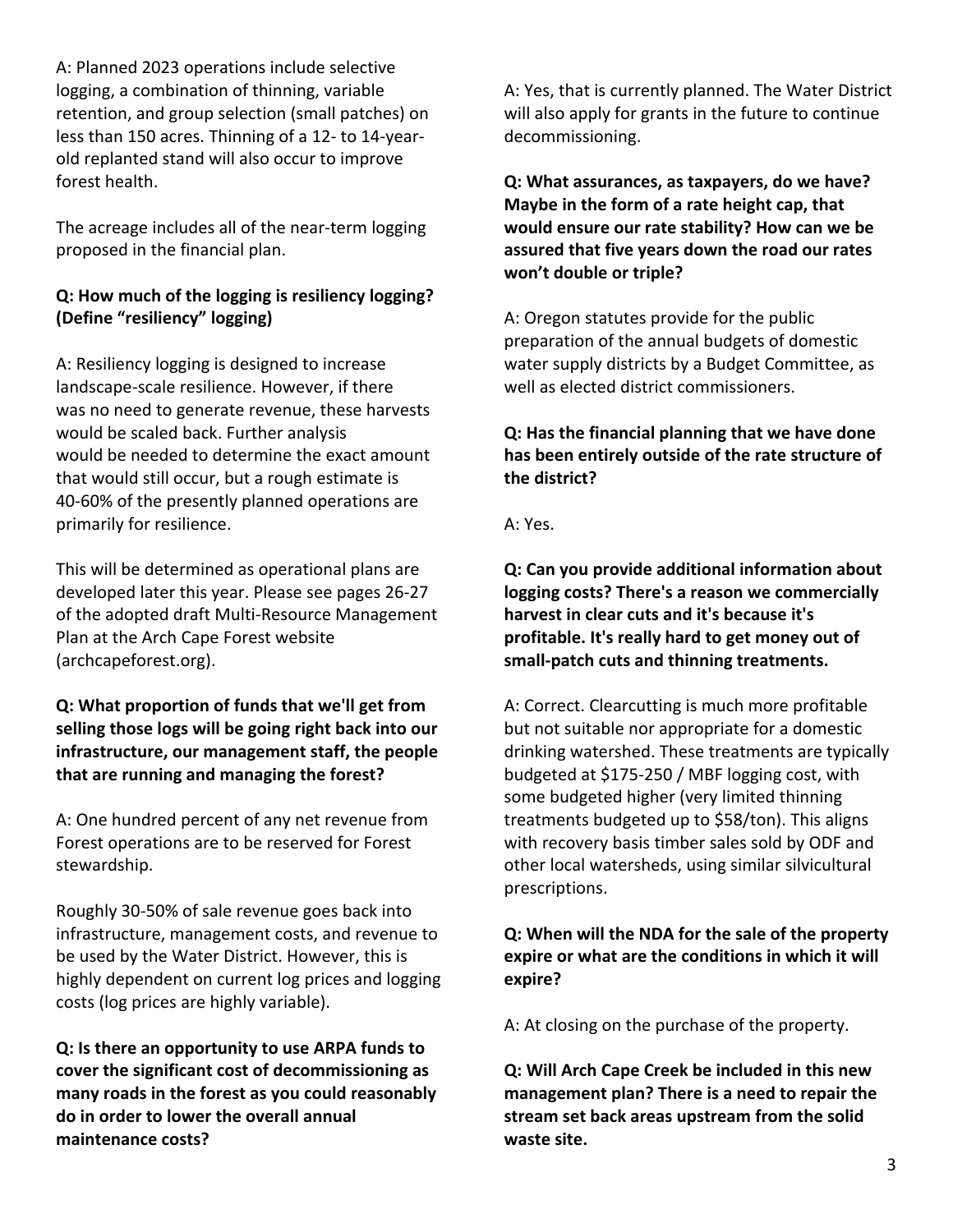A: A portion of Arch Cape Creek's watershed is owned by the Arch Cape Sanitary District, to a small extent, and North Coast Land Conservancy, and is not in the Arch Cape Forest.

Much of Arch Cape Creek is owned by North Coast Land Conservancy and will be managed for conservation and restoration under their plans. The portion to be owned by Arch Cape would be covered in the multi-resource management plan.

### **CHEMICALS**

#### **Q: How can we avoid using chemicals and sprays?**

A: Please see pages 56-57 of the adopted draft Multi-Resource Management Plan at the Arch Cape Forest website (archcapeforest.org).

The Forest Management Plan already prohibits the use of chemical herbicides and pesticides in the Arch Cape Forest, in most cases. Unlike under previous owners, there will be no aerial chemical spraying or roadside spraying.

Chemicals would only be used in extreme cases on invasive species, with board approval and includes the opportunity for community input. Shade and healthy forests are the best tools for fighting invasive species, and there are other non-chemical tools for fighting invasive plants (mowing the roads, for instance).

We do not anticipate any chemical use, and plan to rely on other tools for managing issues. In particular, using forestry that has minimal soil disturbance will be important for keeping invasive plants from spreading.

### **Q: Is the spraying of chemicals consistent with the aims of a more natural forest?**

A: No. Chemicals would only be used in extreme cases where an invasive species threatens the health of portions of the forest or provide a direct threat to water quality, with board approval. Shade and healthy forests are the best tools for fighting

invasive species, and there are other non-chemical tools for fighting invasive plants (mowing the roads, for instance).

We do not anticipate any chemical use, and plan to rely on other tools for managing issues. In particular, using forestry that has minimal soil disturbance will be important for keeping invasives from spreading.

# **Q: If it's decided that spraying may need to be done, how is that decision made, and will there be opportunity for public input?**

A: Please see pages 56-57 of the adopted draft Multi-Resource Management Plan at the Arch Cape Forest website (archcapeforest.org).

Any spraying would be the result of identifying an extreme invasive issue, discussing with the advisory committee, presenting to the board, and soliciting public input both in writing and during the public board meeting.

The public is also able to comment on all forest treatments (regardless of the owner) through the Oregon Department of Forestry's FERNS system.

#### RECREATION

### **Q: Are all community forests open to the public? Can it be for community use only? Are we obligated to open up this land to recreation based on current structure?**

A: There are a wide range of recreational approaches to community forests. A public process managed by Arch Cape, NCLC, and Greenwood Resource and with support from the National Park Service is intended to help Arch Cape find a balanced and thoughtful approach to public access.

There is not a mandate to open it up to recreation. However, it has traditionally been open to recreation. It is not feasible to provide access only to a select group of community members.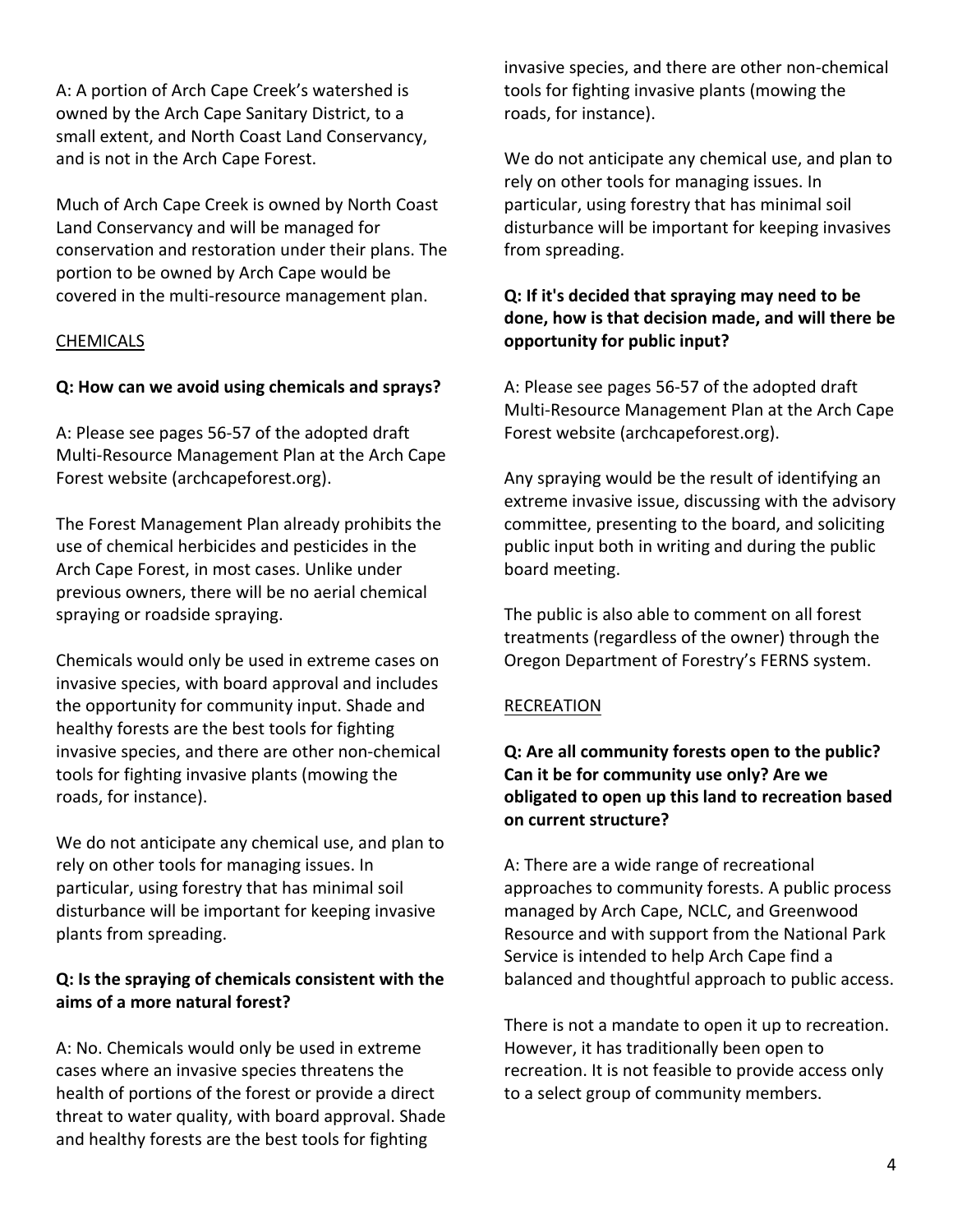The obligation for "recreation" is because (1) the Water District proposed the Arch Cape Forest project to the County, the State legislature and U.S. Forest Service Forest Legacy program as including "recreation," and (2) most of the community wants to be able to access the Forest for "recreation."

There is a desire to continue to allow public access, but a clear tension between allowing access and promoting recreation. The public planning process is what the community can count on to provide input and guidance to what is and is not allowed on the property.

### **Q: Has the board thought about potential liabilities associated with public recreation?**

A: The board has considered liabilities associated with public recreation. To a limited extent, these risks are discussed in the Multi-resource Management Plan. Additional thought and assessment are being conducted as part of the recreation planning process.

The State of Oregon applies what is called "recreational immunity" when a landowner opens up their land to recreation for free. If the owner charges an entrance fee, then they might have liability.

### **Q: I'm really concerned about when we get to the recreation in the forest. Will the community have an opportunity to be part of that process?**

A: Yes, the public has an opportunity to be a part of the process beginning this summer.

Public access and recreation will be addressed through the development of the Public Access Plan through an engaging, public process. Meetings to receive public input on recreation will begin this summer, with assistance from a grant received by NCLC through the National Parks Service Rivers, Trails and Conservation Assistance Program.

For more info on the program visit: https://www.nps.gov/orgs/rtca/whatwedo.htm It is important to note that recreation is not new to this forest. It is currently used by hikers, bicyclists, foragers, and hunters.

**Q: Will there be a sunset clause put into the agreement so that if the types of use and the amount of use is substantially different from what is forecast, there's an opportunity to revisit it and make the changes necessary?**

A: There is no "sunset clause" in that our grant funding, which obligates the District to submit and comply with a "Multi-Resource Management Plan" in perpetuity.

The management plan must be re-visited and updated every 10 years, with a full stakeholder engagement process. In addition, every single treatment requires stakeholder input and board approval.

The Forest Legacy grant requires that the deed permanently include language about how the property will be managed, such as:

*"The establishment of this property will provide public benefits by preventing conversion of forest land and forest resources; protecting and enhancing water quality and water supplies; protecting wildlife habitat and maintaining habitat connectivity and related values to ensure biodiversity; protecting riparian area; maintaining and restoring natural ecosystem functions; and maintaining forest sustainability and the cultural and economic vitality of rural communities."*

### **Q: If the forest is open to the public, where will people park?**

A: A public process managed by Arch Cape, NCLC and GWR, and supported by the National Park Service, will support Arch Cape in finding a balanced and thoughtful approach to public access. This summer, the Advisory Committee will address recreation uses and conservation. The recreation element of the Management Plan is just starting. Public input continues to be welcome in 2022.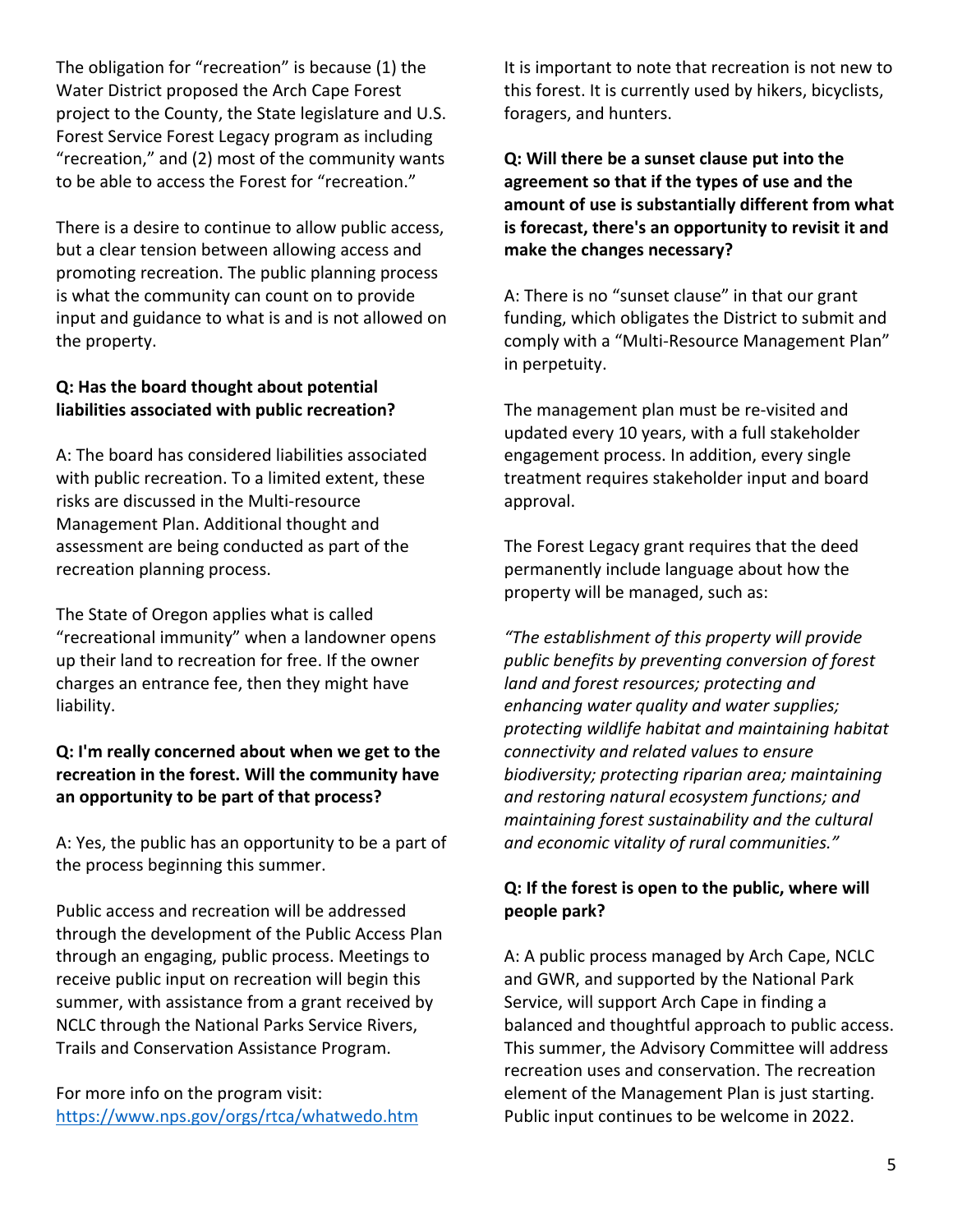The obligation for "recreation" is (1) because the Water District proposed the Arch Cape Forest project to the County, the State legislature and U.S. Forest Service Forest Legacy program as including "recreation" and (2) because most of the community wants to be able to access the Forest for "recreation."

There are currently no plans to change the current allowed public access. The forest has been open to the public for at least the last 20 years and right now there are no plans to limit or prohibit current allowed use. The planning process will be what eventually addresses any changes.

There is an expressed community desire to continue to allow public access, but there is a clear tension between allowing access and promoting recreation. The public planning process is what the community can count on in order to provide input and guidance to what is and is not allowed on the property once under Arch Cape ownership.

#### WATER

#### **Q: Is the 1,500 acres some magic number or is the actual watershed less than a hundred acres?**

A: The property for sale, and subject to our Option, is 1,440 acres. The actual watershed is smaller than that but extends into the full parcel that is available for purchase (725 acres).

#### **Q: When we buy the forest, how much better, how much more water are we getting? How much cleaner water? Is there any quantification?**

A: Please see pages 19-30 of the adopted draft Multi-Resource Management Plan at the Arch Cape Forest website (archcapeforest.org).

Scientific research from throughout Oregon tells us that Arch Cape will have higher water quality and increased water quantity over time with water district ownership and responsible management focusing on drinking water.

For example, recent EPA studies show that there is a minimum of a 30% increase in summer stream flows in western PNW forests that are on an 80 year harvest rotation compared to a 40-year harvest rotation.

**Q: As we log/thin the forest, there's more stormwater runoff that is going into our collection system, a system that already has a huge stress on it. What are the implications of increased Infiltration & Inflow on our sewer district and what are other implications that we would have of this forest on the water district and the sewer district and the current operations to get that right?** 

A: Runoff from the forest does not go through the stormwater system, it goes into streams and creeks.

Thinning typically does not increase peak flows, but we could see short-term increases from variable retention harvests. Over time, however, these treatments actually decrease peak flows.

Logging activity done by the District will be on a far smaller scale than any traditional industrial timber management company that has operated here in the past. The other implications of the Forest on the water district operations are set out in pages 19-30 of the adopted draft Multi-Resource Management Plan, which is available at the Arch Cape Forest website (archcapeforest.org).

#### LAND USE AND GRANT REQUIREMENTS

**Q: What mechanism is there in the plan or the purchase agreements or elsewhere that binds future managers to the plans and limitations we are assuring each other about today? What happens if future board members and management of the water district decide to go a different way and manage this forest towards housing development or logging for profit?**

A: The final Multi-Resource Management Plan must be submitted to and approved by the Oregon Department of Forestry and the U.S. Forest Service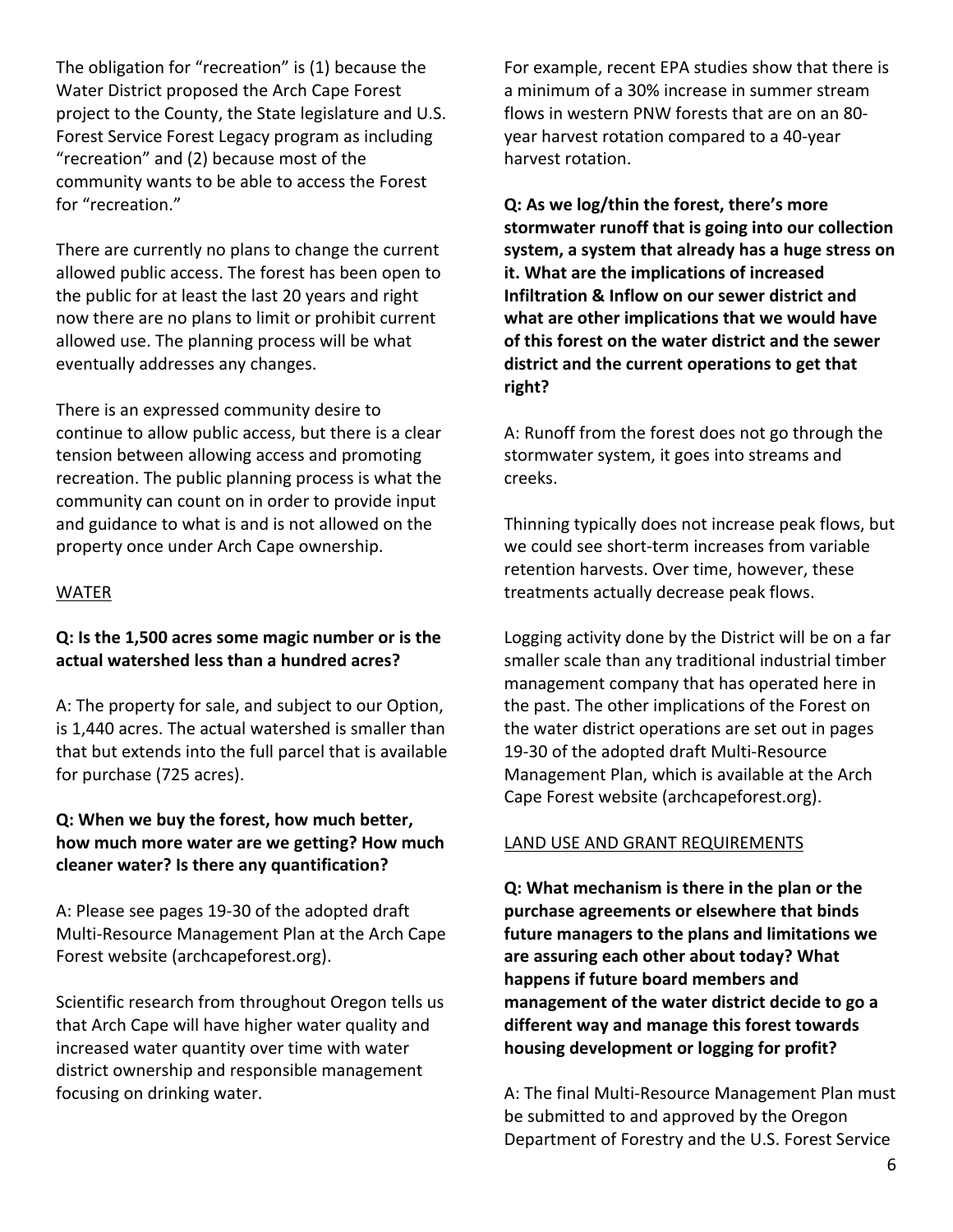and will be monitored by them for compliance, in perpetuity. See pages 16-17 of that Plan available at the Arch Cape Forest website (archcapeforest.org).

The USFS Forest Legacy funding can only be used toward "forestland." It is a requirement of the grant that the property be managed as timberland and have a majority of the property covered in forest. There are no requirements that the operating plan include specific amounts of logging.

However, the District cannot donate the land to a conservancy or develop the parcels for housing development. The elected board could change future management within the constraints of the USFS Forest Legacy grant agreement and ARPA funds.

The Arch Cape Community has ongoing input through their voting for water board members and input through public meetings.

**Q: What entity is responsible for providing oversight during logging to ensure that the plan is executed properly? Does that include boots-onthe-ground oversight or just administrative oversight?**

A: Oversight is the responsibility of the Arch Cape Domestic Water Supply District, its directors, District Manager, consulting forester and Forest Management Committee, the Oregon Department of Forestry, and the U.S. Forest Service. This includes boots-on-the-ground oversight.

A consulting forestry firm will be selected by the Arch Cape Water District to provide a full suite of forest management capacities. This includes everything from planning and stakeholder engagement to boots-on-the-ground oversight of all forest management, including but not limited to any logging activities.

**Q: Are the county and state grants viewed as matching funds to federal grants?**

A: The Forest Legacy grants (\$3.5M) require that 25% of the acquisition project cost be from nonfederal sources. The individual donor and county contributions qualify as non-federal.

Also, North Coast Land Conservancy is donating the value (land cost) of a portion of the Rainforest Reserve property, which was purchased using nonfederal funding. These contributions will meet our match requirements.

The American Rescue Plan Act (ARPA) funding (\$2M through Business Oregon) does not have a match requirement.

# **Q: As I understand it, the forest service grant requires a local community match of 25%. How is this approximate \$1 million to be taken care of?**

A: The required 25% match for the forest service grant has been covered in its entirety by the County's contribution of \$250,000 to the purchase and a generous conservation easement (typically noted as a Notice of Grant Agreement on the title) from North Coast Land Conservancy upon a portion of its Rainforest Reserve.

The entirety of the \$1 million match needed is already secured. NCLC's Rainforest Reserve project, due to the private funds raised and the adjacency and linkage to the Arch Cape Forest project, can be used as an in-kind match to satisfy this requirement.

### **Q: Critical to making this all work is \$2 million of our funds from the state of Oregon. Has that been contracted?**

A: Not as of March 30, though contracting is underway and has been promised by April 12.

# **Q: Is the \$2 million required to use in creating jobs?**

A: The project funded by the Oregon legislature for \$2 million is for a working community forest locally managed primarily for water quality and quantity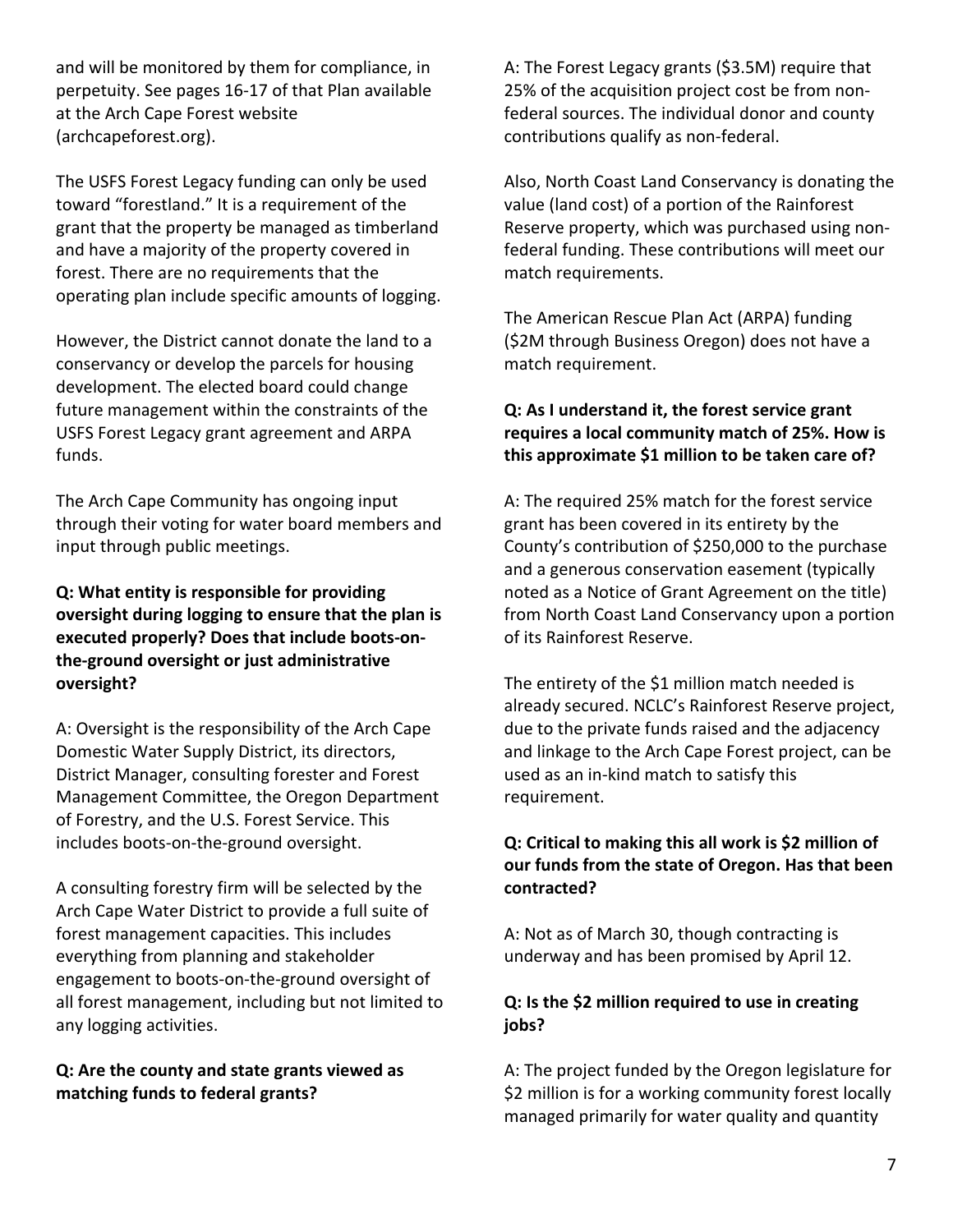with recreation, conservation and economic benefits.

Although the project will undoubtedly provide jobs, its intent and eligibility focuses on being a natural infrastructure project which will provide the permanent protection of source drinking water and watershed quality.

#### FINANCIAL

### **Q: Once we get the forest, how are we going to afford to manage it? What are we going to do?**

A: As reported, the Finance Committee estimated annual ownership cost (maintenance of roads and culverts, administration, etc.) at about \$60,000 per year (2021 dollars).

The Water District already has sufficient funds onhand for this stewardship through about 2033.

Beyond 2033, the stewardship could be paid for by a combination of grants, donations, and endowments (resulting from donations), from a surcharge on ratepayers, from a property tax levy, or from timber harvest revenue.

The Water District seeks community consensus on a balanced mixture of voluntary payments, carbon credits, taxes and/or forest products revenue to cover stewardship costs.

#### **Q: If we can obtain more grant money or raise more private donations or both, how will this increased funding be used?**

A: Future grants and donations will be used for stewardship (e.g., maintenance of roads, culverts, administration) after 2033.

We have the funding needed to purchase the property and do some initial management activities, including road maintenance and forest thinning.

Our current financial plan assumes that we raise \$500,000 in private funding. Currently, we have

raised \$380,000. So, we need to raise an additional \$120,000 to meet our current obligations.

If we raised additional funding, we would look at reducing timber harvest.

Increased funding (grant or private donation) will be used to pay the ongoing management costs of the forest. It is estimated to cost \$60,000 to maintain and steward the forest, irrespective of any harvesting.

Funds raised to support this ongoing cost, either as a diminishing fund (spent out over time) or as an endowment, would both guarantee a high level of stewardship and decrease or completely remove any need to harvest timber to pay for stewardship.

### **Q: How much money we would have to donate to stop any commercial use of the land?**

A: Zero dollars. The Water District has been awarded federal, state and county funds sufficient to purchase the Forest and thereby stop any commercial ownership.

Looking to the future, a rough estimate is that a \$1.5 Million endowment would provide sufficient stewardship funding to remove any need for commercial harvesting purely to generate revenue.

**Q: The biggest question is: how much would it cost — through ratepayer or through donations to not log it at all? Can we get an answer to this question? Why are we not voting on this? I think many of us would rather pay a bit more to not have logging and spraying here.**

A: The Finance Committee estimated annual ownership cost (maintenance of roads, culverts, and administration) at approximately \$60,000 per year (in 2021 dollars). This could be paid from an endowment, a surcharge, and/or from grants.

An endowment for the long-term stewardship of the property would need to be approximately \$1.5 Million, which would guarantee a perpetual source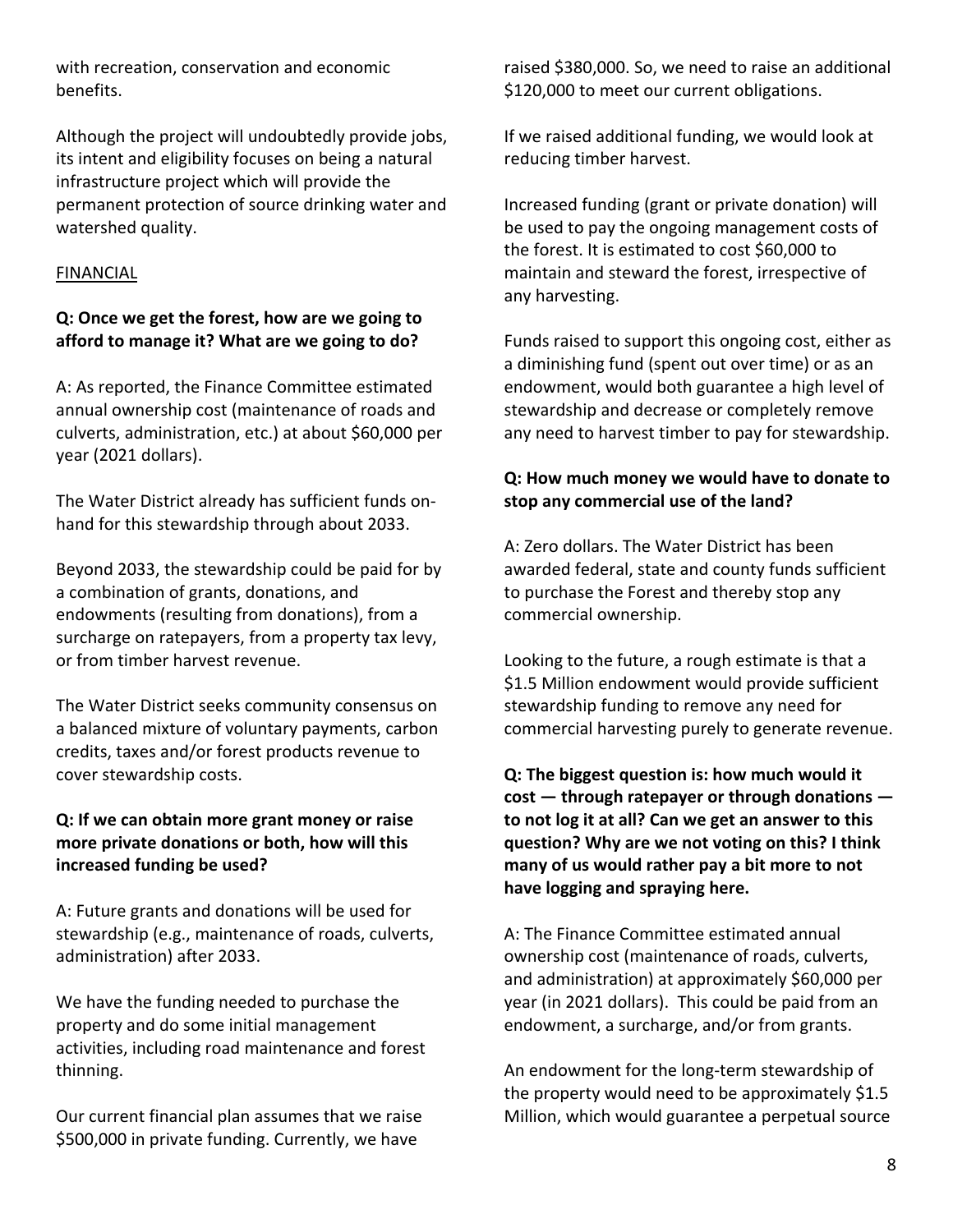of stewardship funds and remove any financial need to log.

No public vote is called at this time because there is no pending request for taxpayer funding. See pages 45-46 and pages 56-57 of the adopted draft Multi-Resource Management Plan at the Arch Cape Forest website (archcapeforest.org).

#### **Q: If ratepayers supported a surcharge on their water/sanitary bill to offset revenue logging, could that be an option? It appears that such a surcharge would be something like \$10/month. Is that correct?**

A: Yes, covering management fees through a surcharge on water and sanitary bills would be an option. The estimated annual cost for management is \$60,000 per year. With the current number of hookups, this is estimated at about \$210 per year, per hook-up.

### **Q: How much in donations do you need before the ratepayers have to pay extra?**

A: The current financial plan does not include rate increases.

As reported, the Finance Committee estimated annual ownership cost (maintenance of roads and culverts, administration, etc.) at about \$60,000 per year (2021 dollars). The Water District has already on hand sufficient funds for this stewardship through about 2033.

The Water District will seek further grants and voluntary donations for these costs in the future.

The Water District also seeks community consensus on a balanced mixture of voluntary payments, carbon credits, taxes and/or forest products revenue to cover stewardship costs.

#### **Q: What are the odds of getting grant funding to fill that hole?**

A: Future grant funding depends in part on the extent of local financial support. The Water District, partnered with experts, will continue to pursue grants to reduce our financial obligations over time. We are confident that we will be successful if strategic about our applications.

### **Q: From a rate-payer perspective, are we financially better off having a commercial owner of this forest, since it will cost more now than before?**

A: Ratepayers are not financially better off having a commercial owner of the forest. A traditional commercial owner would continue to intensively manage these forests. Over the past 50 years, this has created a financial burden on the Arch Cape Water District due to sediment from roads and harvest units, warm water temperatures, and low summer flows.

By owning the forest, the Arch Cape Community can decide what harvests do or don't take place, through an open and accessible public process. Over the next 100+ years, this is important as the water district seeks to provide reliable quantities of high-quality water to the Arch Cape community.

There are additional co-benefits such as aesthetics, habitat, carbon sequestration, and climate change adaptation.

When considering the costs of filtering and treating turbidity, and the potential for reduced water quantity, local ownership will cost less than commercial ownership. Please see pages 18-30 of the adopted draft Multi-Resource Management Plan at the Arch Cape Forest website (archcapeforest.org).

# **Q: What are the immediate and future needs of the water and sanitary districts, and what kind of rate increase (i.e., assessments, bonds) can we expect?**

A: While unrelated to the forest, current and future needs of the Districts and rate implications are outlined in the Long Range Plans, which can be found on the District website: https://www.archcapewater.org/finances.